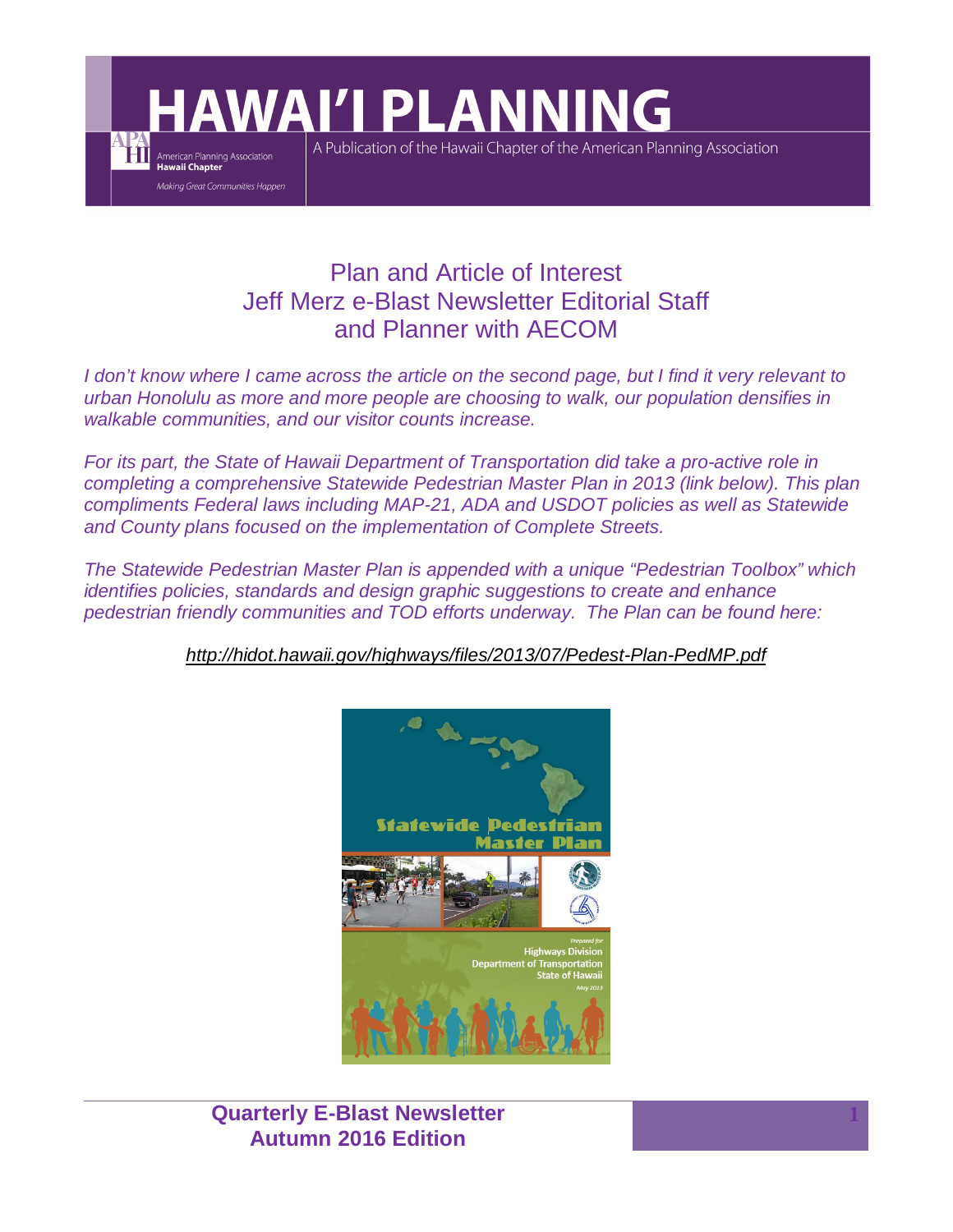**HAWAI'I PLANNING** 

A Publication of the Hawaii Chapter of the American Planning Association

# **Think You Own the Sidewalk? Etiquette by New York Pedestrians Is Showing a Strain**

Reprint from the New York Times By MARC SANTORA Published: July 16, 2002

On the sidewalks of New York there are jaywalkers, baby walkers, dog walkers, night walkers, cellphone talker-walkers, slow walkers, fast walkers, group walkers, drunken walkers, walkers with walkers and, of course, tourist walkers. Unfortunately, all of these walkers are walking into one another.

''People no longer know how to walk on the sidewalk,'' said John Kalish, a television producer in Manhattan. ''There was a time that any real New Yorker had a built-in sonar in terms of walking down the sidewalk, even a crowded one, and never bumping into someone. Now -- forget it.'' In a crowded city that is forever rebuilding itself, sometimes it is impossible to be a graceful walker. Still, strollers say that many problems could be avoided if some basic rules were followed.

## First, walking rules are like driving rules.

American Planning Association<br>Hawaii Chapter Making Great Communities Happen

**''Stay to the right is the golden, No. 1 rule,''** said Chris Avila, 29, who has lived in the city for nine years. Europeans used to driving on the left side of the road have acute problems getting used to New York sidewalks, said Giannandrea Marongiu, 36, who moved to New York from Italy five years ago. ''They don't know where to go,'' he said. ''They are all over the place.''

### Second, don't be a sudden stopper.

"People who stop short really get me," said Carla Melman, 26, a lifelong New Yorker. She said it was the equivalent of a car wreck on the Long Island Expressway on a Hamptons weekend.

### Third, when walking with friends, don't crowd every lane of the sidewalk.

Ms. Avila said she reserves a special sidewalk in hell for ''mall walkers,'' which she defined as groups who insist on walking three or four abreast. ''They make me so mad,'' she said. ''When you are around a group of mall walkers, you just have to find a way around them.''

### Fourth, keep it moving.

The average New York City fast walker does not have to get stuck behind a pack of mall walkers to grow sour. A single person moving at a slow clip-clop can be enough. There is even a word for this slowpoke: **meanderthal.** An Internet dictionary of slang defines him as ''an annoying individual moving slowly and aimlessly in front of another individual who is in a bit of a hurry.''

> **Quarterly E-Blast Newsletter Autumn 2016 Edition**